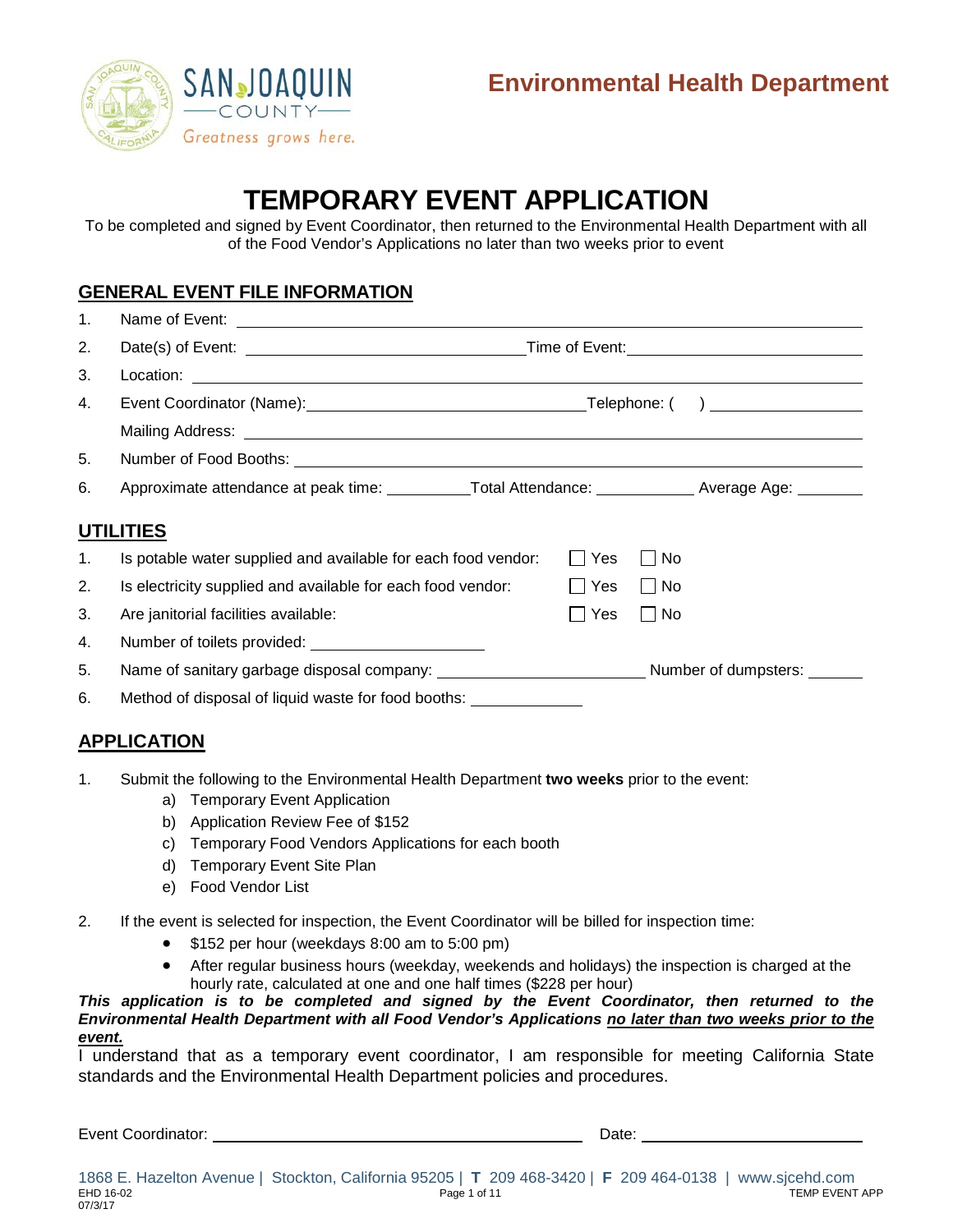

### NOTICE TO ALL TEMPORARY EVENT COORDINATORS

California Retail Food Code (CalCode) Section 113755 defines "Temporary Food Facilities" as a food facility approved by the enforcement officer that may be readily disassembled for storage or for transporting, and readily assembled to its original integrity at a different location, is easily movable, and operates at a fixed location for the duration of an approved community event or at a swap meet.

(CalCode) Section 113751 defines a Community Event as an event that is of a civic, political, public, or educational nature, including state and county fairs, city festivals, circus, and other public gathering events approved by the local enforcement agency. "Community Event" shall not include a swap meet, flea market, swap mall, seasonal sporting event, grand opening celebration, anniversary celebration, or similar functions.

(CalCode) Section 114381.1 requires that a permit shall be obtained by the person or organization responsible for facilities that are shared by two or more food facilities.

Temporary event coordinators operating in San Joaquin County shall meet the following requirements:

- 1. Submit a completed *Temporary Event Application* with a review fee of \$152.
- 2. The event coordinator shall be responsible for providing at least one toilet facility for every 15 employees within 200 feet of each temporary food facility. Each toilet facility shall be provided with hand washing facilities that have warm water, soap, and paper towels in dispensers. (Sections 113953, 113953.2, and 114359)
- 3. The event coordinator shall provide adequate cleaning and servicing facilities for the cleaning of temporary food facilities, restrooms etc. (Section 114361)
- 4. The event coordinator shall ensure that adequate liquid waste and solid waste disposal facilities are available for the vendors. (Sections 114244 & 114197)
- 5. If the event is selected for inspection, the event coordinator will be billed based on inspection time and day: **The billing scale is as follows: \$152 per hour during weekdays 8:00 a.m. to 5:00 p.m.; \$228 after 5:00 p.m. and on weekends and holidays.**
- 6. All applications shall include a site plan showing proposed location of the temporary food facilities, restrooms, janitorial facilities, shared utensil wash areas, and liquid and solid waste disposal sites. (Section 114381.2)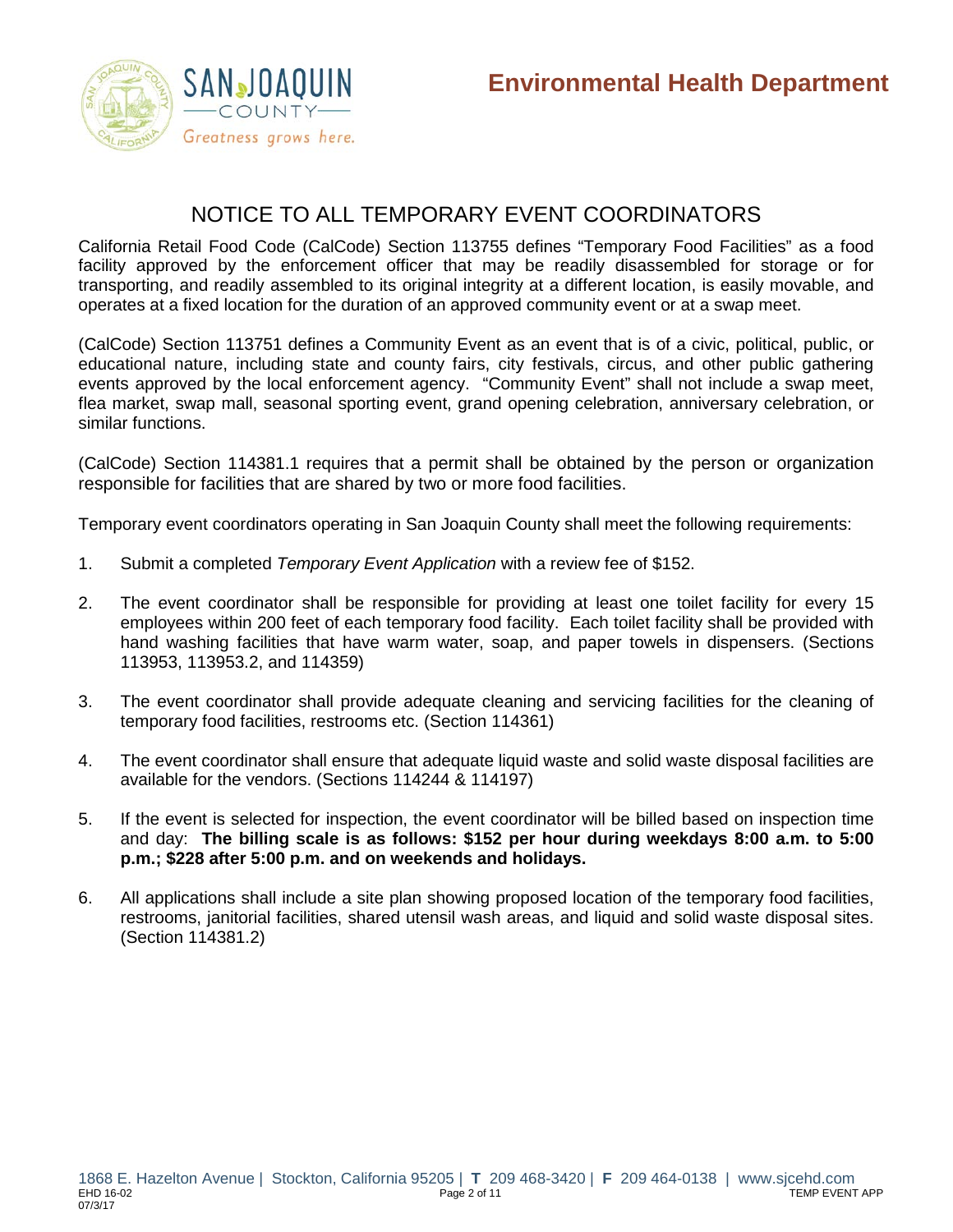



## **MANUFACTURERS OF FOOD BOOTHS**

148 Cresent Avenue 295 S. Vasco Rd, Sunnyvale, CA 94087 Livermore, CA 94551 [www.arbooths.com](http://www.arbooths.com/) [www.bayareatents.com](http://www.bayareatents.com/)

A & R BOOTH RENTAL SPECIAL EVENTS RENTAL (408) 739-0373 (408)294-5800 & (925)605-2900

A & L PRODUCTS 1900 Kinser Rd. Ceres, CA 95307 (209) 538-1890 & (800) 955-8368 [www.altent.com](http://www.altent.com/) [www.FoodBoothTents.com](http://www.foodboothtents.com/)

### **BOTTLED WATER COMPANIES**

AERO PURE WATER ARROWHEAD 916 E. Victor Rd (866) 869-4017 Lodi, CA (209) 464-8099

PO Box 981 311 E. Main St Walnut Grove, CA 95690 Stockton, CA (916) 776-1544 (209) 466-7952

CULLIGAN WATER CO<br>1226 Enterprise Street #8325 435 N. Yosemite St. 1226 Enterprise Street #8325 Stockton, CA 95204 Stockton, CA (209) 466-2501 & (888) 312-5589 (209) 467-4426

CALIFORNIA CLEAR CENTRAL SAN JOAQUIN WATER

**NOTE:** These are the manufacturers and/or rental facilities that have submitted information to the San Joaquin County Environmental Health Department.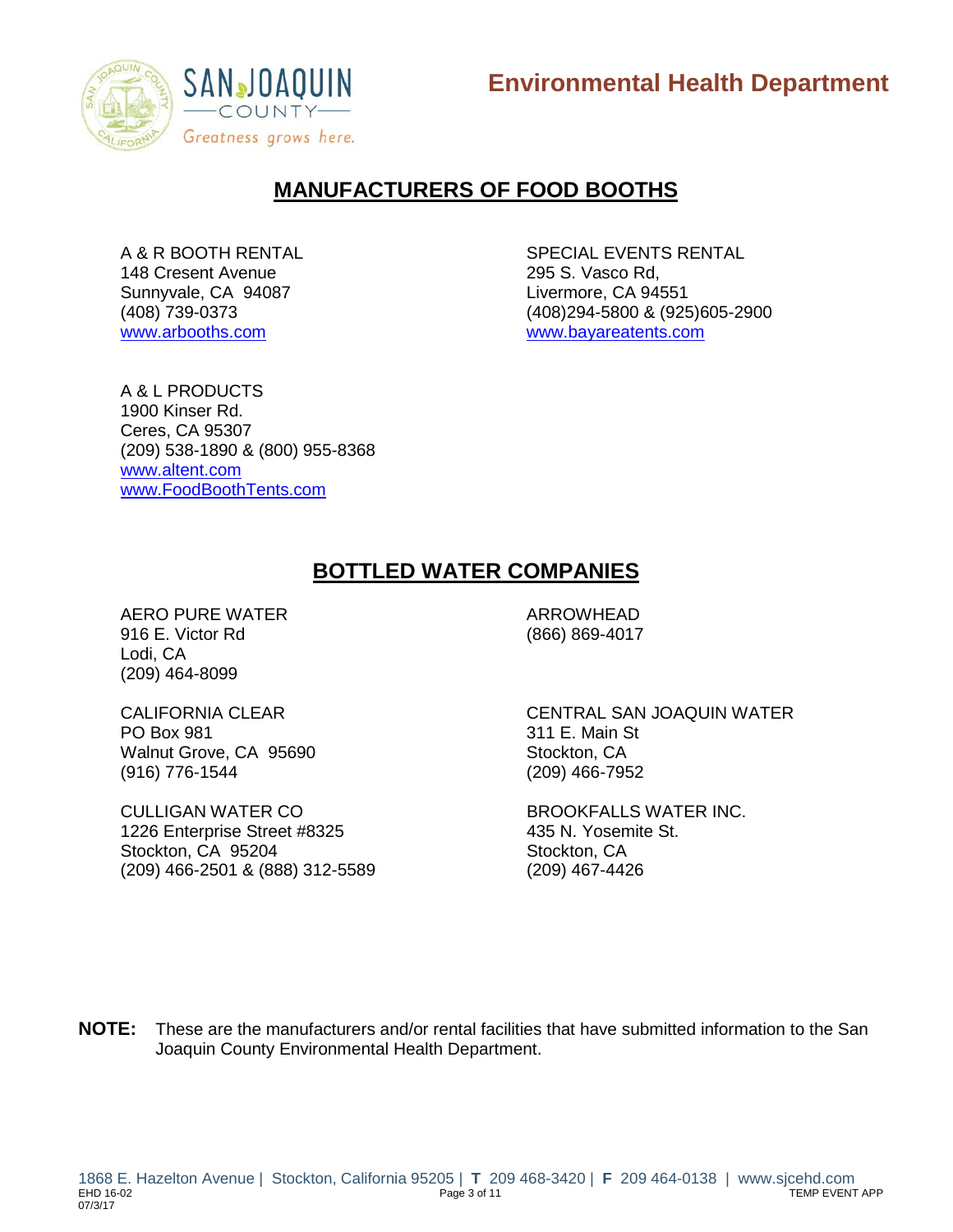

**Environmental Health Department**

# HOW TO MAKE AN ALTERNATIVE HANDWASHING **STATION**

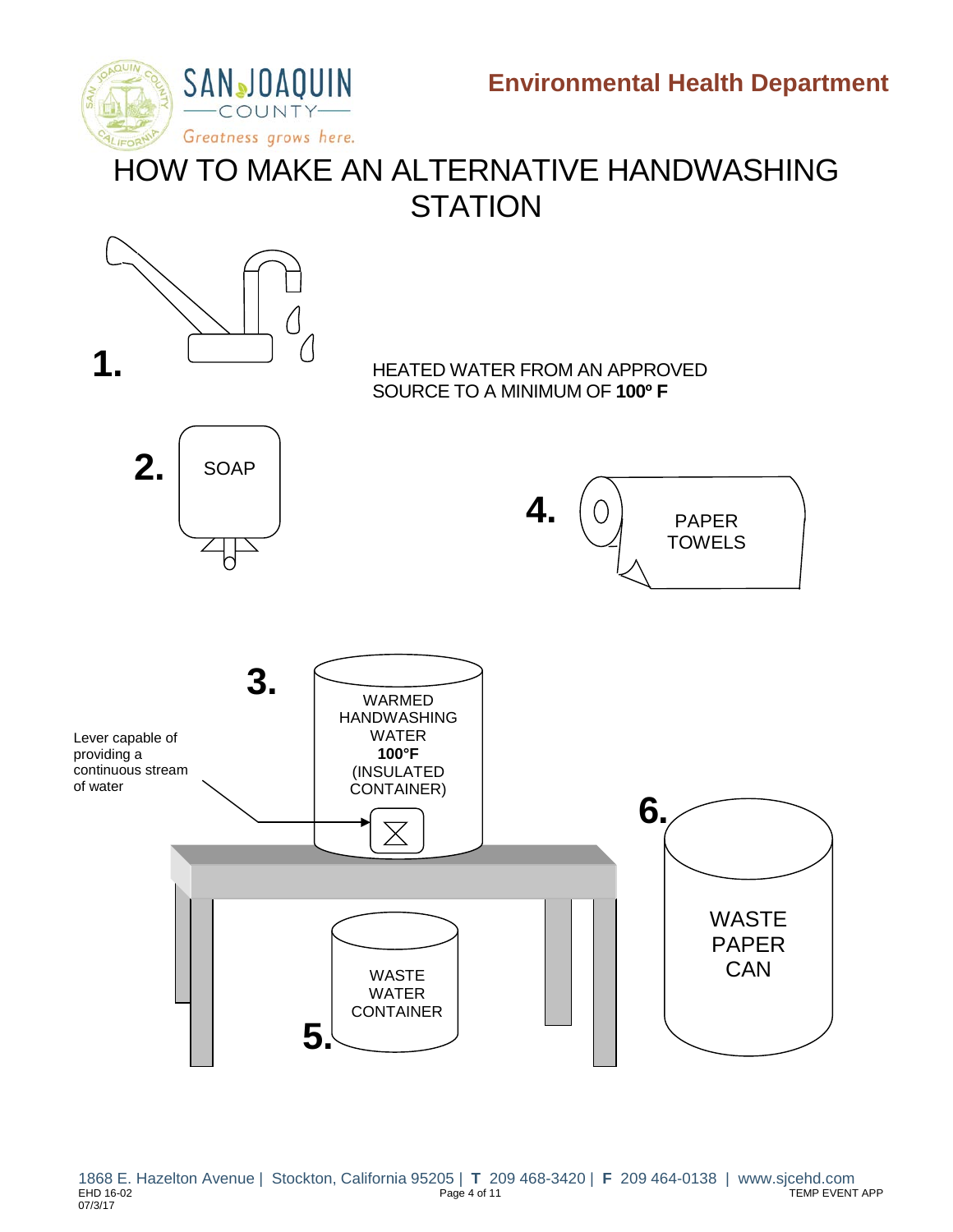



# EXAMPLE OF BOOTH CONSTRUCTION



**NOTE:** Roof and side panels may be plywood, fiberglass, plastic, or canvas board with wood or metal framing.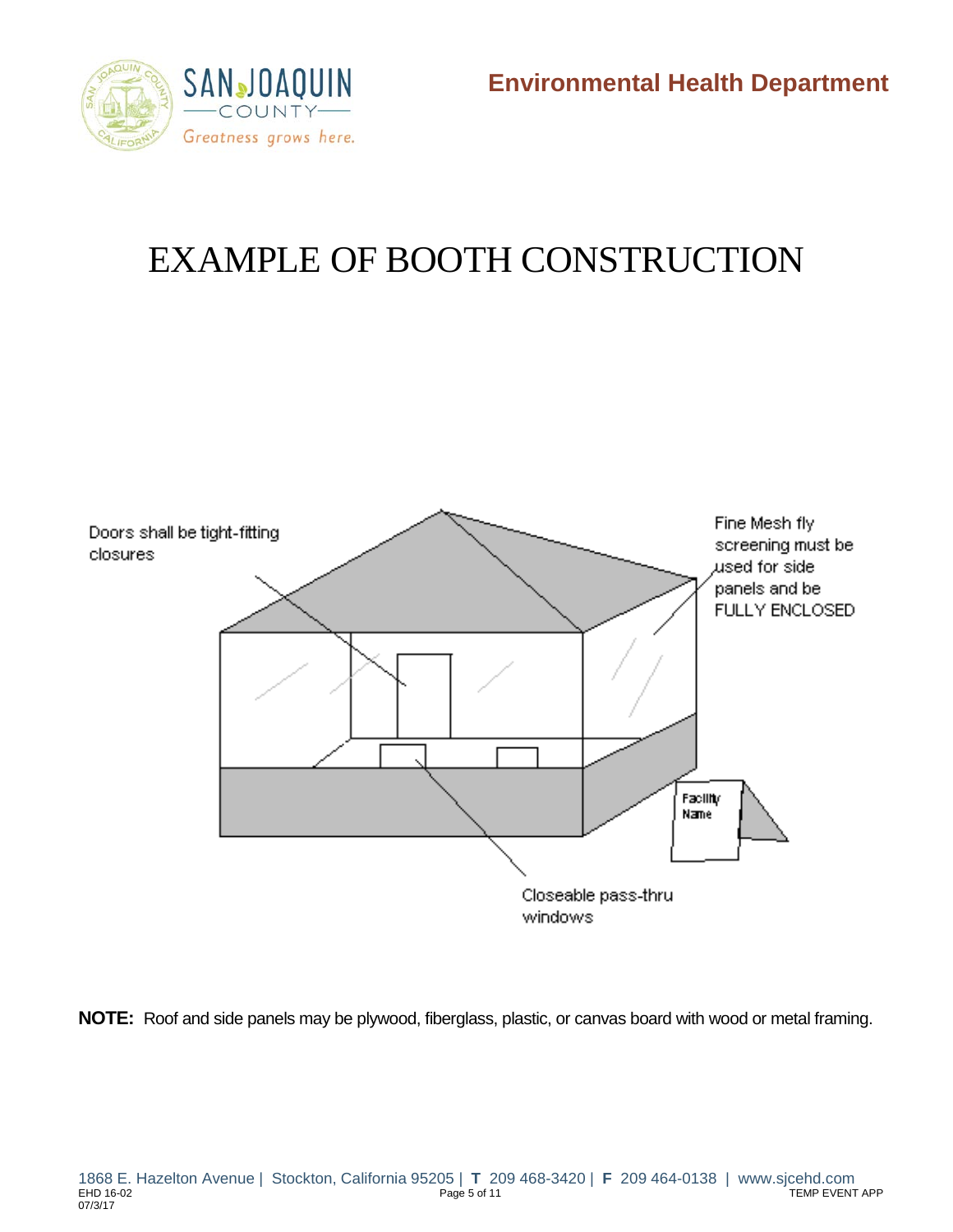



### **Temporary Food Booth Structure and Set-up**

Except as noted below, the booth must be entirely enclosed with four complete sides, a top and a cleanable floor (pavement is acceptable).

- 1. Booths operating on grass or dirt must use plywood, tarp or similar material, for floor surfaces. (Section 114347)
- 2. Ceilings shall be smooth, durable, and readily cleanable. Screening shall only be acceptable as a ceiling material above cooking equipment when necessary for ventilation purposes. (Section 114349)
- 3. All food service openings shall be equipped with tight-fitting closures to minimize the entrance of insects. (Section 114349)
- 4. Grills and barbecues or other approved cooking equipment shall be separated from public access by using ropes or other approved methods to prevent contamination of the food and injury to the public. (Section 114341(c))
- 5. All food and equipment shall be stored inside the fully enclosed booth with the exception of outdoor BBQ facilities. Construction materials such as plywood, canvas, plastic, and finemesh fly screening (at least 16 mesh) may be used. Rental booths constructed as noted above, may be used when approved by the local Environmental Health Department.

**Note**: The only operations not requiring fully enclosed booths are those which sell beverages from approved dispensers, or food items prepackaged by a wholesaler or at an approved off-site kitchen. These items must be sold in the original packaging.

- 6. The name of the facility, city, state, zip code, and the name of the operator, if different of the name of the facility, shall be legible and clearly visible to patrons. The name shall be in letters at least 8 centimeters (3 inches) high and shall be of a color contrasting with the surface on which it is posted. Letters and numbers for the address may not be less then 2.5 centimeters (1 inch) in height. (Section 114337)
- 7. Inspection Report must be posted in public view upon receipt. (Section 113725.1)

These requirements have been established to be consistent with state and local health code requirements and are intended to assist you in providing safe and wholesome food to the public.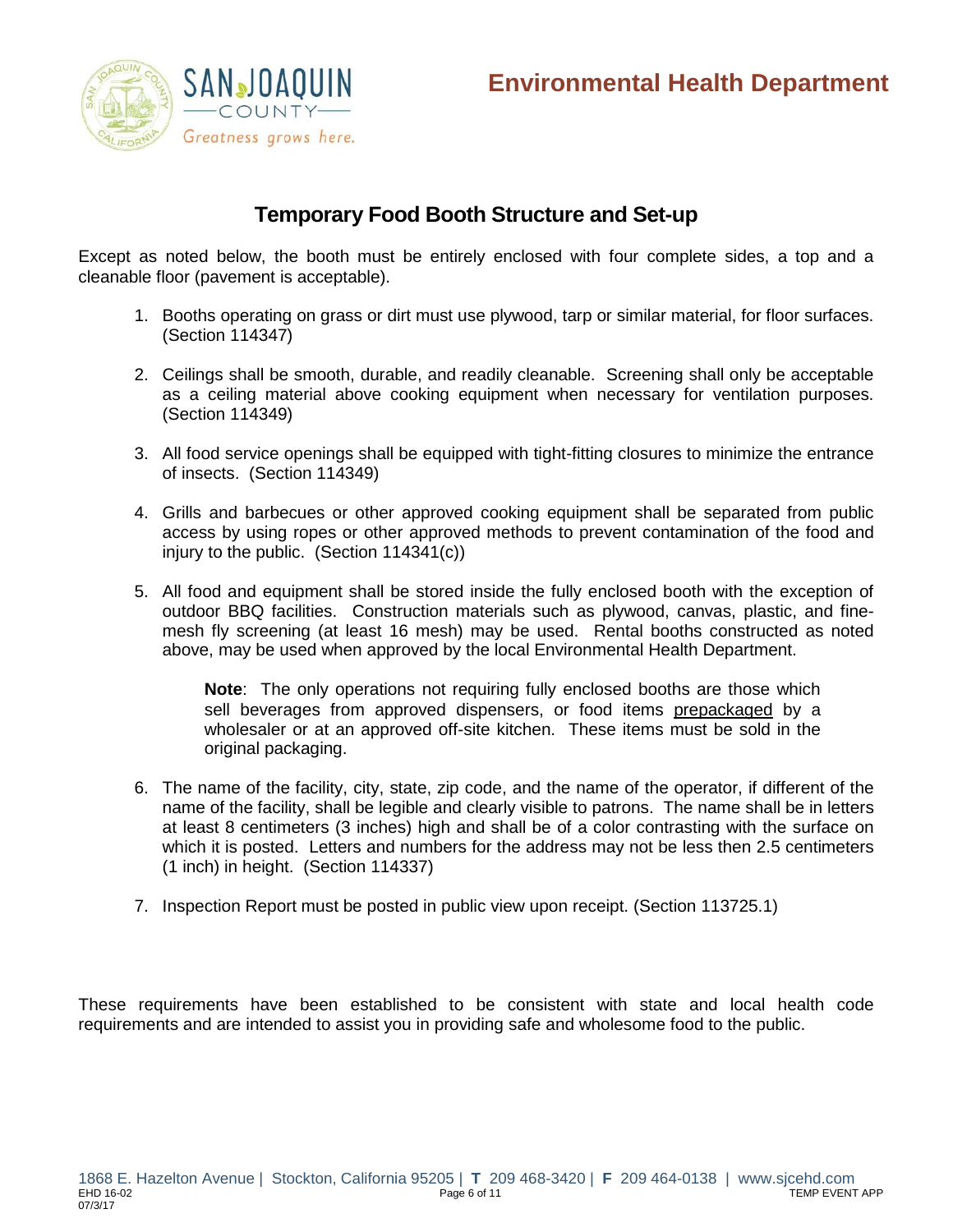

# **TEMPORARY FOOD VENDOR'S APPLICATION**

All food vendors (both for profit and non-profit) are required to return a signed and completed copy of this checklist to the festival coordinator three (3) weeks prior to this event.

| 1.                                                    |                                                                                                                                                                                                                                                  | 1. Name of Event: the contract of the contract of the contract of the contract of the contract of the contract of the contract of the contract of the contract of the contract of the contract of the contract of the contract                                                                                                                    |                                     |
|-------------------------------------------------------|--------------------------------------------------------------------------------------------------------------------------------------------------------------------------------------------------------------------------------------------------|---------------------------------------------------------------------------------------------------------------------------------------------------------------------------------------------------------------------------------------------------------------------------------------------------------------------------------------------------|-------------------------------------|
| 2.                                                    | The following is information about my organization/business:                                                                                                                                                                                     |                                                                                                                                                                                                                                                                                                                                                   |                                     |
|                                                       |                                                                                                                                                                                                                                                  |                                                                                                                                                                                                                                                                                                                                                   |                                     |
|                                                       | Address:                                                                                                                                                                                                                                         | <u> 1989 - Johann Barn, mars eta bat erroman erroman erroman erroman erroman erroman erroman erroman erroman err</u>                                                                                                                                                                                                                              |                                     |
|                                                       | Phone:<br>$\sqrt{2}$                                                                                                                                                                                                                             |                                                                                                                                                                                                                                                                                                                                                   |                                     |
| 3.                                                    |                                                                                                                                                                                                                                                  |                                                                                                                                                                                                                                                                                                                                                   |                                     |
| 4.                                                    |                                                                                                                                                                                                                                                  | I am providing food that is <b>NOT</b> prepared at home: $\Box$ Yes $\Box$ No                                                                                                                                                                                                                                                                     |                                     |
|                                                       |                                                                                                                                                                                                                                                  | All food is prepared on-site or is from approved commercial facilities: $\Box$ Yes $\Box$ No                                                                                                                                                                                                                                                      |                                     |
|                                                       | Name of facility:                                                                                                                                                                                                                                |                                                                                                                                                                                                                                                                                                                                                   |                                     |
|                                                       | Address of facility:                                                                                                                                                                                                                             |                                                                                                                                                                                                                                                                                                                                                   |                                     |
| 5.                                                    | dust and the public)                                                                                                                                                                                                                             | I am providing a booth with the following: (to protect my unpackaged food and food-preparation areas from flies,                                                                                                                                                                                                                                  |                                     |
|                                                       | areas from the public.                                                                                                                                                                                                                           | $\Box$ A booth with walls and ceiling constructed of either wood, canvas, plastic, similar material and fine mesh fly<br>screening, completely enclosing open food areas. It will also have a smooth and cleanable floor (concrete,<br>asphalt, clean tarps and smooth wood are acceptable) and constructed to separate food and food preparation |                                     |
|                                                       |                                                                                                                                                                                                                                                  |                                                                                                                                                                                                                                                                                                                                                   |                                     |
|                                                       |                                                                                                                                                                                                                                                  | Note: The only operations not required to provide enclosed booths are those which sell beverages from<br>approved dispensers, or prepackaged foods from approved sources.                                                                                                                                                                         |                                     |
| 6.                                                    |                                                                                                                                                                                                                                                  | Approved water for drinking, utensil and hand washing will be provided in my booth by the following methods:                                                                                                                                                                                                                                      |                                     |
|                                                       | $\Box$ Approved bottled water.                                                                                                                                                                                                                   |                                                                                                                                                                                                                                                                                                                                                   |                                     |
|                                                       | $\Box$ On-site hose bib that is connected to a potable water source.                                                                                                                                                                             |                                                                                                                                                                                                                                                                                                                                                   |                                     |
|                                                       | $\Box$ Other (specify):                                                                                                                                                                                                                          |                                                                                                                                                                                                                                                                                                                                                   |                                     |
| 7.<br>8.                                              | Electricity is provided for my booth's use: $\Box$ Yes $\Box$ No<br>I am providing an accurate probe thermometer to measure the hot and cold holding of potentially hazardous<br>foods during all times of booth operation: $\Box$ Yes $\Box$ No |                                                                                                                                                                                                                                                                                                                                                   |                                     |
| 9.                                                    | 135°F:                                                                                                                                                                                                                                           | I am providing the following hot temperature control for the hot holding of all potentially hazardous foods above                                                                                                                                                                                                                                 |                                     |
|                                                       | Camp stove                                                                                                                                                                                                                                       | Sterno & hotel trays                                                                                                                                                                                                                                                                                                                              |                                     |
|                                                       | Double steamer                                                                                                                                                                                                                                   | Steam table & lids                                                                                                                                                                                                                                                                                                                                |                                     |
|                                                       | Electric stove top                                                                                                                                                                                                                               | Other (specify)                                                                                                                                                                                                                                                                                                                                   |                                     |
| Note: Examples of potentially hazardous food include: |                                                                                                                                                                                                                                                  |                                                                                                                                                                                                                                                                                                                                                   | meats, tamales, cooked beans, rice, |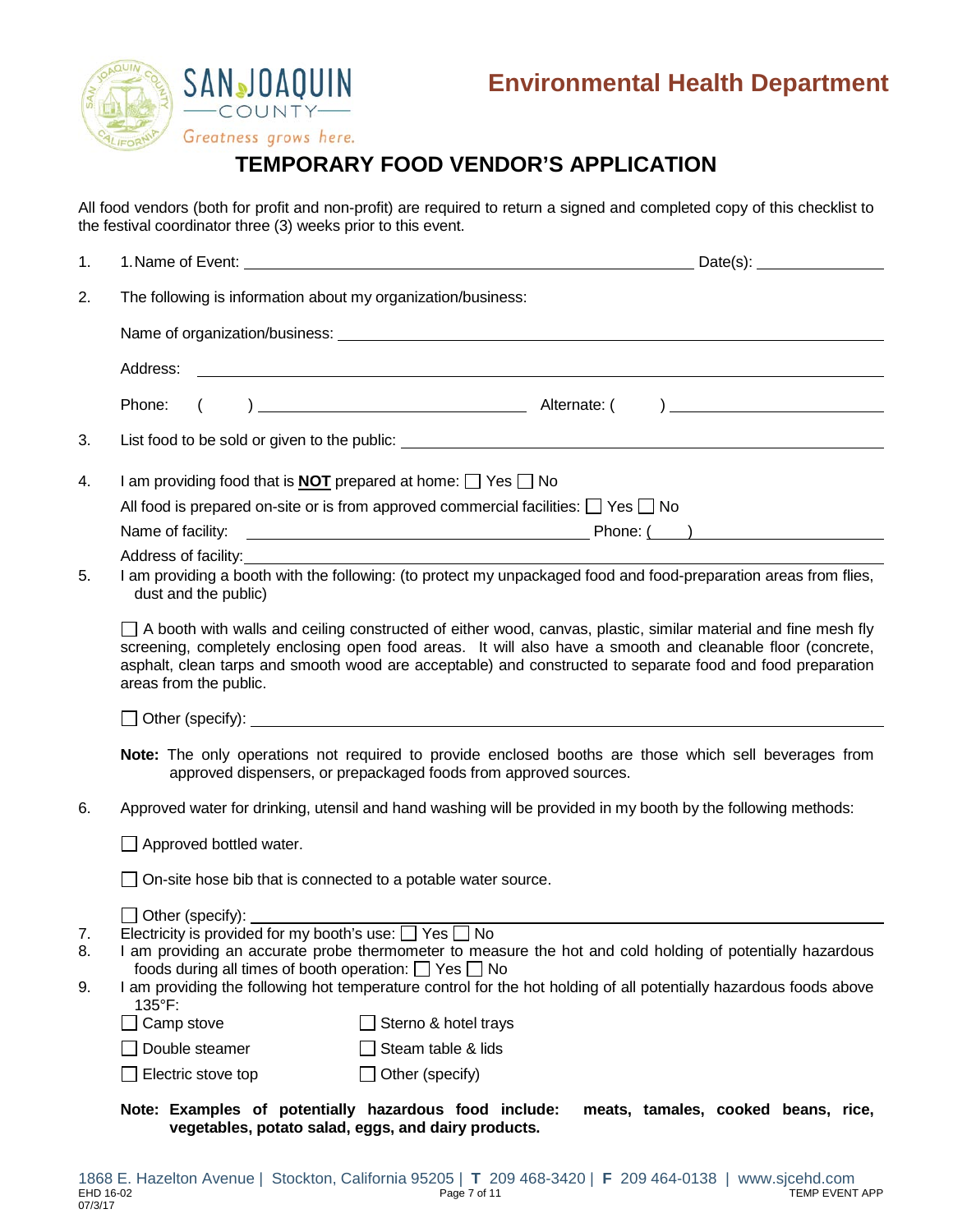| <b>Environmental Health Department</b> |  |  |
|----------------------------------------|--|--|
|----------------------------------------|--|--|

|                  | SANJOAQUIN<br>COUNTY-<br>Greatness grows here.                                                                                                                                                                                                                                                                                                                                                                                | <b>Environmental Health Departmen</b>                                                                                                                                                                                                                                                               |  |
|------------------|-------------------------------------------------------------------------------------------------------------------------------------------------------------------------------------------------------------------------------------------------------------------------------------------------------------------------------------------------------------------------------------------------------------------------------|-----------------------------------------------------------------------------------------------------------------------------------------------------------------------------------------------------------------------------------------------------------------------------------------------------|--|
| 10.              | Ice chests<br>Refrigerated truck<br>Other (specify)_                                                                                                                                                                                                                                                                                                                                                                          | I am providing the following cold temperature control for the cold holding of potentially hazardous foods below<br>45°F (if food is used the following day, maintain below 41°F temperature):<br>Refrigerator<br>$\Box$ Ice bath and tubs                                                           |  |
| 11.<br><b>OR</b> | I am providing the following items within my booth for the sanitary cleaning of food preparation utensil<br>$\Box$ Three compartment sink.<br>Three deep tubs (basins 6-8 inches minimum), one for soapy water, one for rinsing and one for a bleach<br>solution (one tablespoon of bleach per gallon of water).<br>Detergent, bleach, and wiping cloths (cleaning towels).<br>Tub to store wiping cloths in bleach solution. |                                                                                                                                                                                                                                                                                                     |  |
| 12.              | booth:                                                                                                                                                                                                                                                                                                                                                                                                                        | I am providing the following for adequate hand washing facilities, but separate from utensil wash within my<br>Water supply dispenser with warm water at a minimum of 100°F (i.e. 5-20 gallon container with spigot).<br>One separate tub (bucket or basin) for the collection of rinse/wastewater. |  |
| 13.              | Paper towels and pump-style soap container.                                                                                                                                                                                                                                                                                                                                                                                   | Names of responsible persons to be present in booth during all hours of operation:                                                                                                                                                                                                                  |  |
|                  | **Imnortant**                                                                                                                                                                                                                                                                                                                                                                                                                 | All food vendor booths are subject to inspection. Please make a copy of this application in                                                                                                                                                                                                         |  |

**\*Important\*\*** All food vendor booths are subject to inspection. Please make a copy of this application in preparation for this event. A copy of this checklist must be in the booth at all hours of preparation and operation. **Return original to festival coordinator three weeks prior to this event.**



1868 E. Hazelton Avenue | Stockton, California 95205 | **T** 209 468-3420 | **F** 209 464-0138 | www.sjcehd.com EHD 16-02 Page 8 of 11 TEMP EVENT APP 07/3/17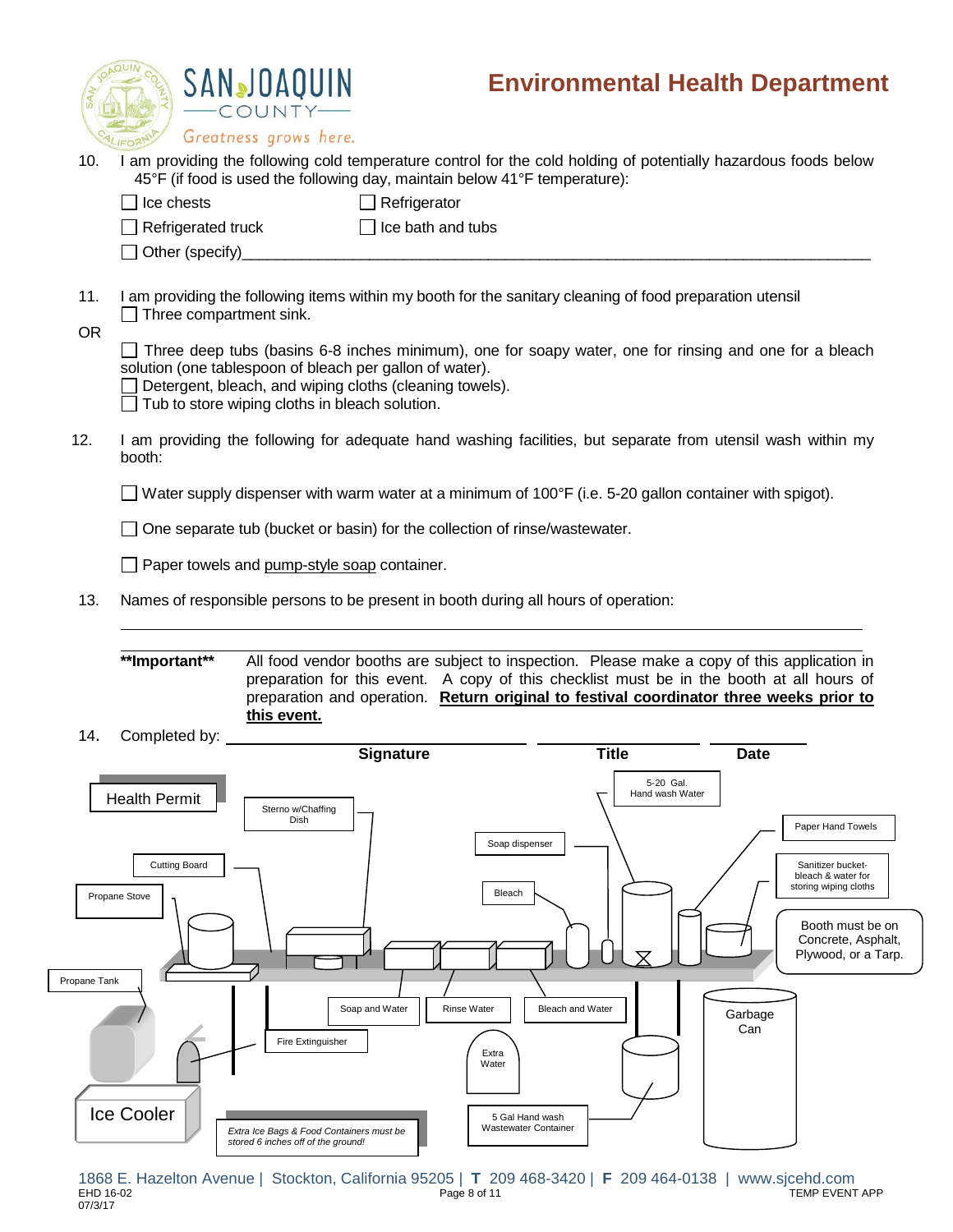



### **WHAT TO BRING THE DAY OF THE EVENT**

- 1. A copy of your Temporary Food Vendor's Application
- 2. Probe thermometer (0ºF 220ºF)
- 3. Three (3) deep (6-8 inch) tub for utensil washing or a 3-compartment sink
- 4. Detergent for utensil washing and bleach for sanitizing
- 5. One (1) tub for sanitizing
- 6. Bottled water (if not provided at site)
- 7. Water dispenser (i.e. bottled water container with spigot)
- 8. Bucket or basin for hand washing wastewater
- 9. Paper towels
- 10. Pump style soap dispenser (BAR SOAP IS NOT ALLOWED)
- 11. Trash container with liners (trash bags)
- 12. Serving utensils
- $13.$ Wiping cloths (cleaning towels)

### **WHAT TO EXPECT**

- 1. **Post a copy** of your completed Temporary Food Vendor's Application in each booth.
- 2. **Maintain Hot Foods at or above 135° F** by use of the following methods:
	-
	- a. Camp stove d. Sterno and hotel trays
	- b. Double steamer e. Steam table c. Electric stove top
		-
- 3. **Maintain Cold Foods at or below 45° F** by use of one of the following methods:
	- a. Ice chests
	- b. Refrigerator/Refrigerated truck
	- c. Ice bath and tubs
- 4. **Ensure that all food is thoroughly cooked** to the proper minimum temperature:
	- a. Ground meat 155**°** F
	- b. Eggs and food with eggs 145° F
	- c. Pork and single pieces of meat 145° F
	- d. Poultry and stuffed meats 165° F
- 5. **Re-heat foods to 165° F** before putting them in warming units.
- 6. **Check food temperatures** with a probe thermometer. Sanitize thermometer after each use.
- 7. **Wash hands** before preparing or handling food and after using the bathroom, smoking, or handling garbage.
- 8. **Keep all food preparation surfaces and utensils clean.** Wash and sanitize cutting boards and prep surfaces frequently.
- 9. **All foods** are to be prepared in an approved kitchen or on site (home kitchens are not allowed).
- 10. **Set up separate areas for utensil washing and handwashing:**

**UTENSIL WASHING:** Set up one (1) deep tub for wash water, one (1) tub for rinse water, and one (1) tub for bleach water - Mix one (1) capful or 1 tbsp of bleach to each gallon of water.

**HANDWASHING:** Dispense water from a container of water with spigots. Use a separate tub to collect wastewater. Use a pump style soap dispenser - NOT BAR SOAP

- 11. **Dispose of garbage** using plastic garbage bags.
- 12. **Keep all food protected.** Do not place food or food containers on the ground and keep covered.
- 13. **SMOKING** is not allowed in the food booth.
- 14. **Keep ICE FOR CONSUMPTION** in a separate ice bin. Do not store scoop inside ice bin.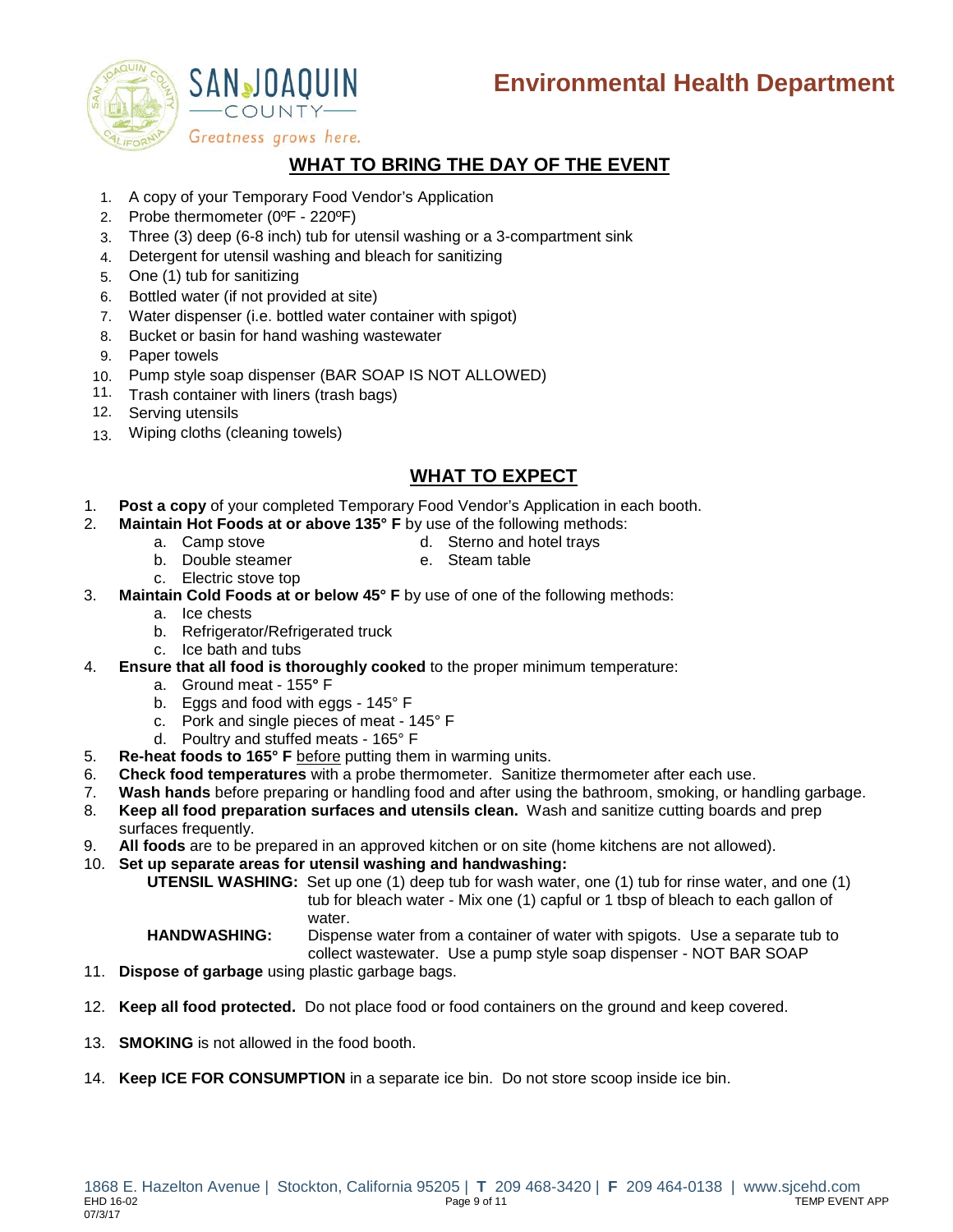

# **TEMPORARY EVENT SITE PLAN**